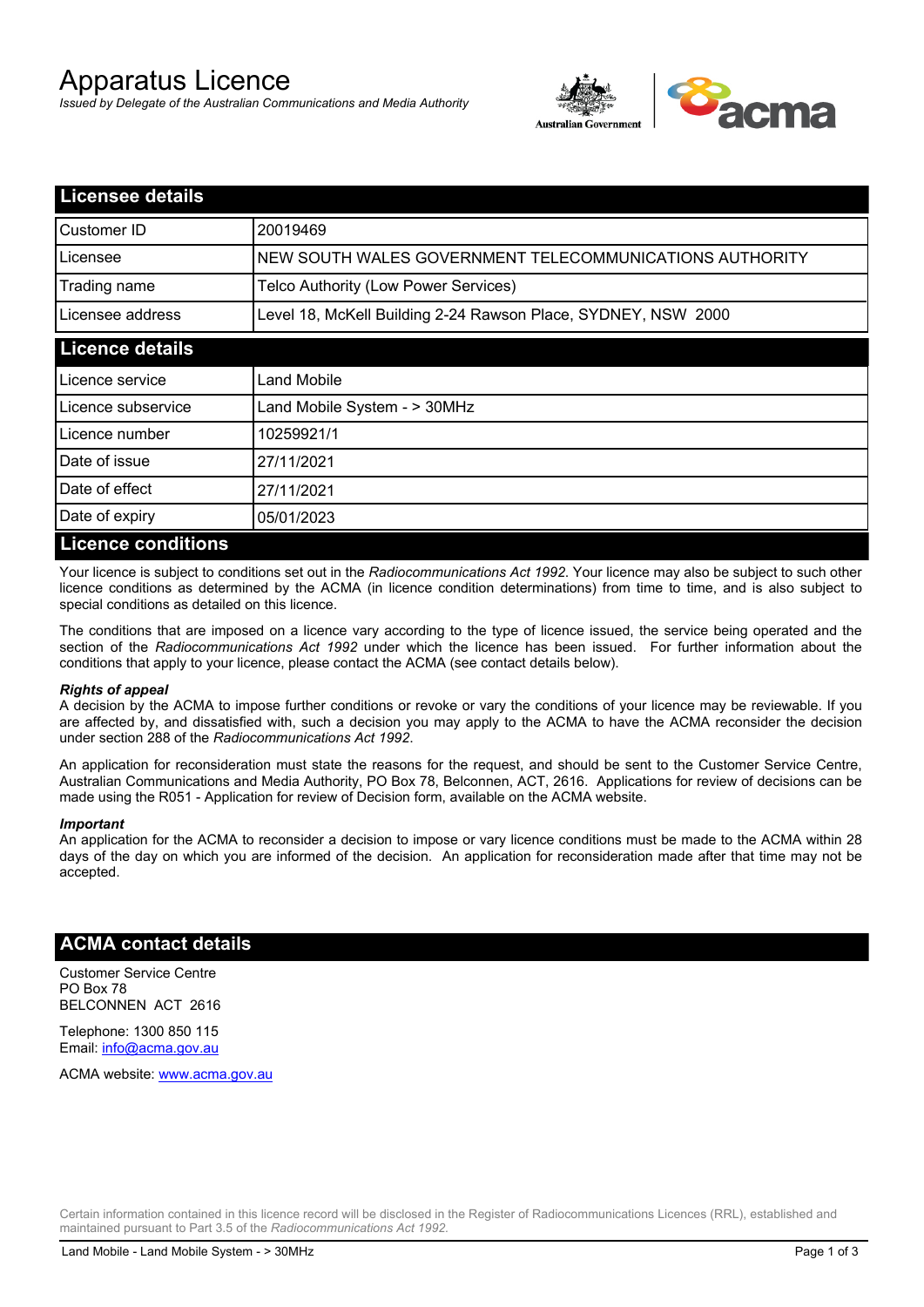# **Advisory Notes applying to licence no.: 10259921/1**

Conditions applicable to the operation of Land Mobile System station(s) authorised under this licence can be found in the Radiocommunications Licence Conditions (Apparatus Licence) Determination and the Radiocommunications Licence Conditions (Land Mobile Licence) Determination. Copies of these determinations are available from the ACMA and from the ACMA home page (www.acma.gov.au).